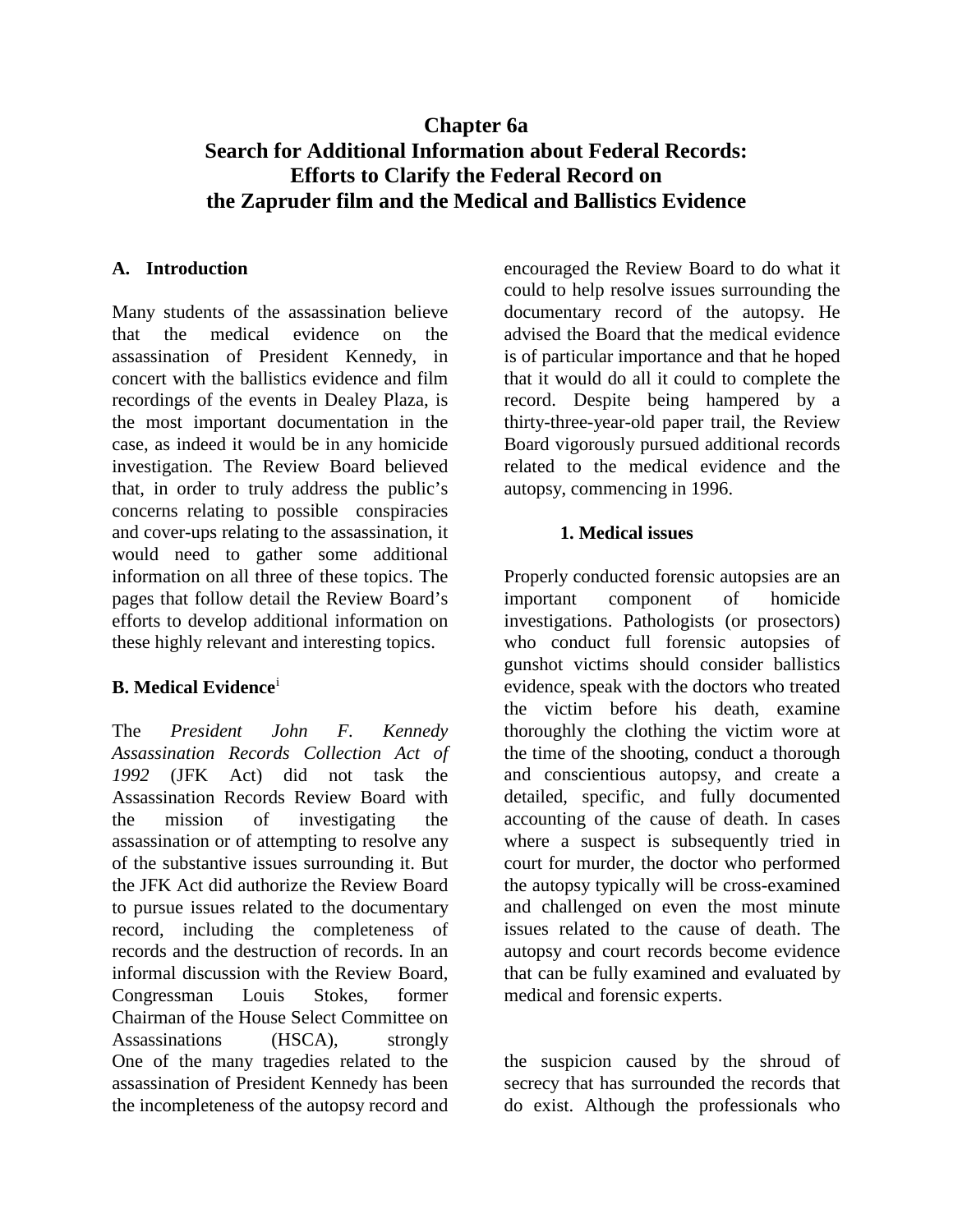participated in the creation and the handling of the medical evidence may well have had the best of intentions in not publicly disclosing information – protecting the privacy and the sensibilities of the President's family – the legacy of such secrecy ultimately has caused distrust and suspicion. There have been serious and legitimate reasons for questioning not only the completeness of the autopsy records of President Kennedy, but the lack of a prompt and complete analysis of the records by the Warren Commission.

Among the several shortcomings regarding the disposition of the autopsy records, the following points illustrate the problem. First, there has been confusion and uncertainty as to whether the principal autopsy prosector, Dr. James J. Humes, destroyed the original draft of the autopsy, or if he destroyed notes taken at the time of the autopsy. Second, the autopsy measurements were frequently imprecise and sometimes inexplicably absent. Third, the prosectors were not shown the original autopsy photographs by the Warren Commission, nor were they asked enough detailed questions about the autopsy or the photographs. Fourth, the persons handling the autopsy records did not create a complete and contemporaneous accounting of the number of photographs nor was a proper chain of custody established for all of the autopsy materials. Fifth, when Dr. Humes was shown some copies of autopsy photographs during his testimony before the HSCA, he made statements that were interpreted as suggesting that he had revised his original opinion significantly on the location of the entrance wound. These shortcomings should have been remedied shortly after the assassination while

2

memories were fresh and records were more readily recoverable.

The first step taken by the Review Board in regard to the medical evidence was to arrange for the earliest possible release of all relevant information in the Warren Commission and HSCA files. Prior to the passage of the JFK Act, the files from the HSCA contained numerous medical records that had never been released to the public. After the JFK Act came into effect, but before the Review Board was created, the National Archives and Records Administration (NARA) released many of these records. Once the Review Board staff was in place in November 1994, it attempted to identify all remaining records that appeared to be connected to the medical evidence and arranged for their prompt release. All of these records were sent to NARA by early 1995 without redactions and without postponements.

The Review Board queried several government entities about possible files related to the autopsy, including the Bethesda National Naval Medical Center, the Armed Forces Institute of Pathology, the Naval Photographic Center, the Senate Select Committee on Intelligence (for Church Committee Records), and the President John F. Kennedy Library. The Review Board also attempted to contact all former staff members of the House Select Committee on Assassinations. With the exception of the autopsy photographs and x-rays, which are exempt from public disclosure under the JFK Act, the Review Board has now arranged for the release of *all* governmental records related to the autopsy. There are no other restricted records related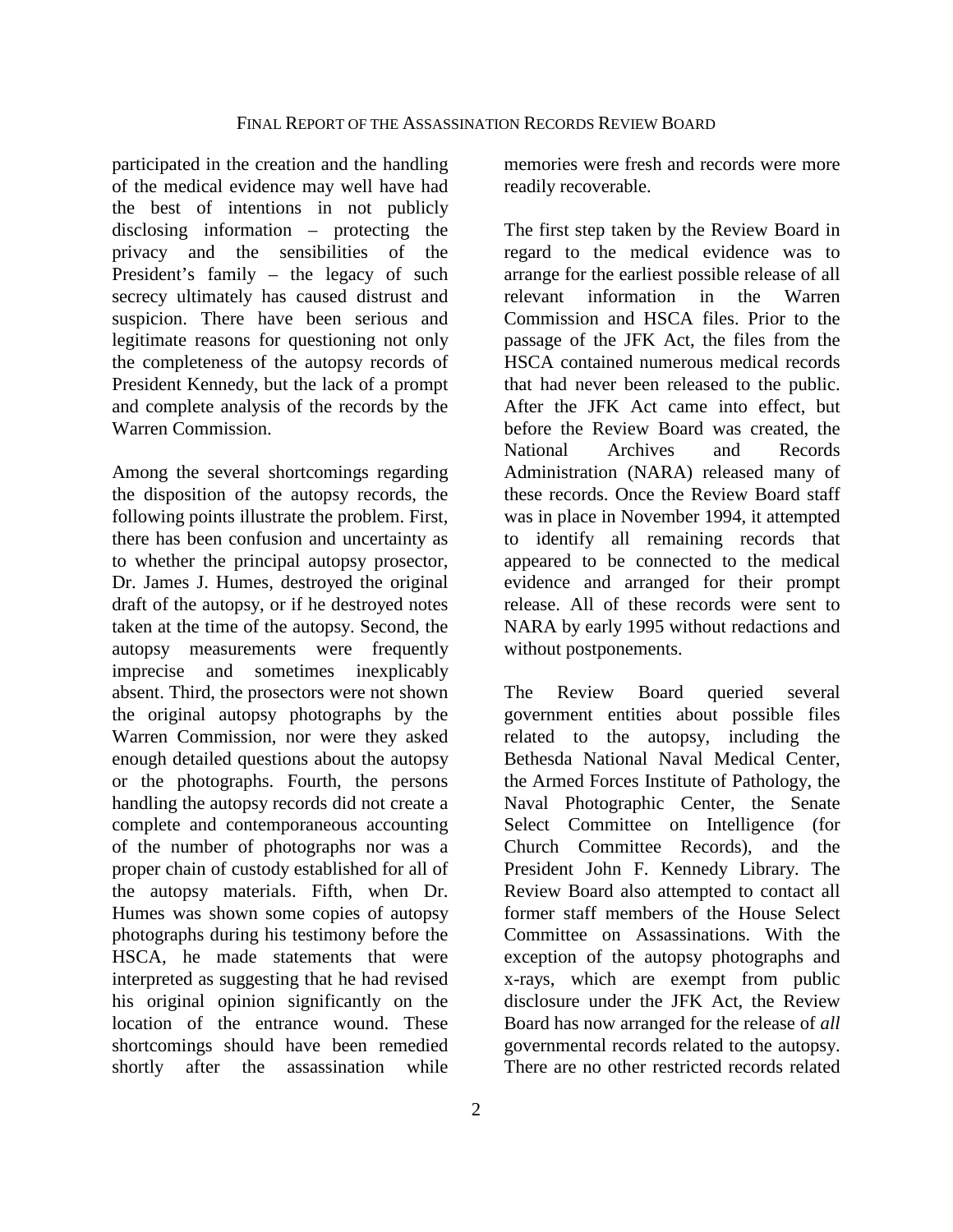to the autopsy of which the Review Board is aware.

The Review Board's search for records thereupon extended to conducting informal interviews of numerous witnesses, taking depositions under oath of the principal persons who created autopsy records, and arranging for the digitizing of the autopsy photographs.

There were many notable successes resulting from the Board's work, a few of which may briefly be mentioned here. With the generous and public-spirited cooperation of the Eastman Kodak Company, NARA, the FBI, and a representative of the Kennedy family, the Review Board was able to provide secure transportation to ship the autopsy photographs to Rochester, New York, to be digitized on the most advanced digital scanner in the world. The digitized images will be capable of further enhancement as technology and science advance. The digitizing should also provide assistance for those who wish to pursue the question whether the autopsy photographs were altered.<sup>[ii](#page-10-1)</sup> The Review Board also was able to identify additional latent autopsy photographs on a roll of film that had (inaccurately) been described as "exposed to light and processed, but showing no recognizable image." Again with the generous cooperation of Kodak, the latent photographs were digitized and enhanced for further evaluation. These digitized records have already been transferred to the John F. Kennedy Assassination Records Collection (JFK Collection) at NARA. Access to these materials is controlled by a representative of the Kennedy family.

On another front, through painstaking staff efforts, the Review Board was able to locate a new witness, Ms. Saundra Spencer, who worked at the Naval Photographic Center in 1963. She was interviewed by phone and then brought to Washington where her deposition was taken under oath in the presence of the autopsy photographs. Ms. Spencer testified that she developed post-mortem photographs of President Kennedy in November 1963, and that these photographs were different from those in the National Archives since 1966. In another deposition under oath, Dr. Humes, one of the three autopsy prosectors, finally acknowledged under persistent questioning – in testimony that appears to differ from what he told the Warren Commission – that he had destroyed both his notes taken at the autopsy and the first draft of the autopsy report. Autopsy prosector Dr. "J" Thornton Boswell, in an effort to clarify the imprecision in the autopsy materials, marked on an anatomically correct plastic skull his best recollection of the nature of the wounds on the President's cranium. The autopsy photographer, Mr. John Stringer, in painstaking and detailed testimony, explained the photographic procedures he followed at the autopsy and he raised some questions about whether the supplemental brain photographs that he took are those that are now in NARA. His former assistant, Mr. Floyd Riebe, who had earlier told several researchers that the autopsy photographs had been altered based upon his examination of photographs that have been circulating in the public domain, re-evaluated his earlier opinion when shown the actual photographs at NARA.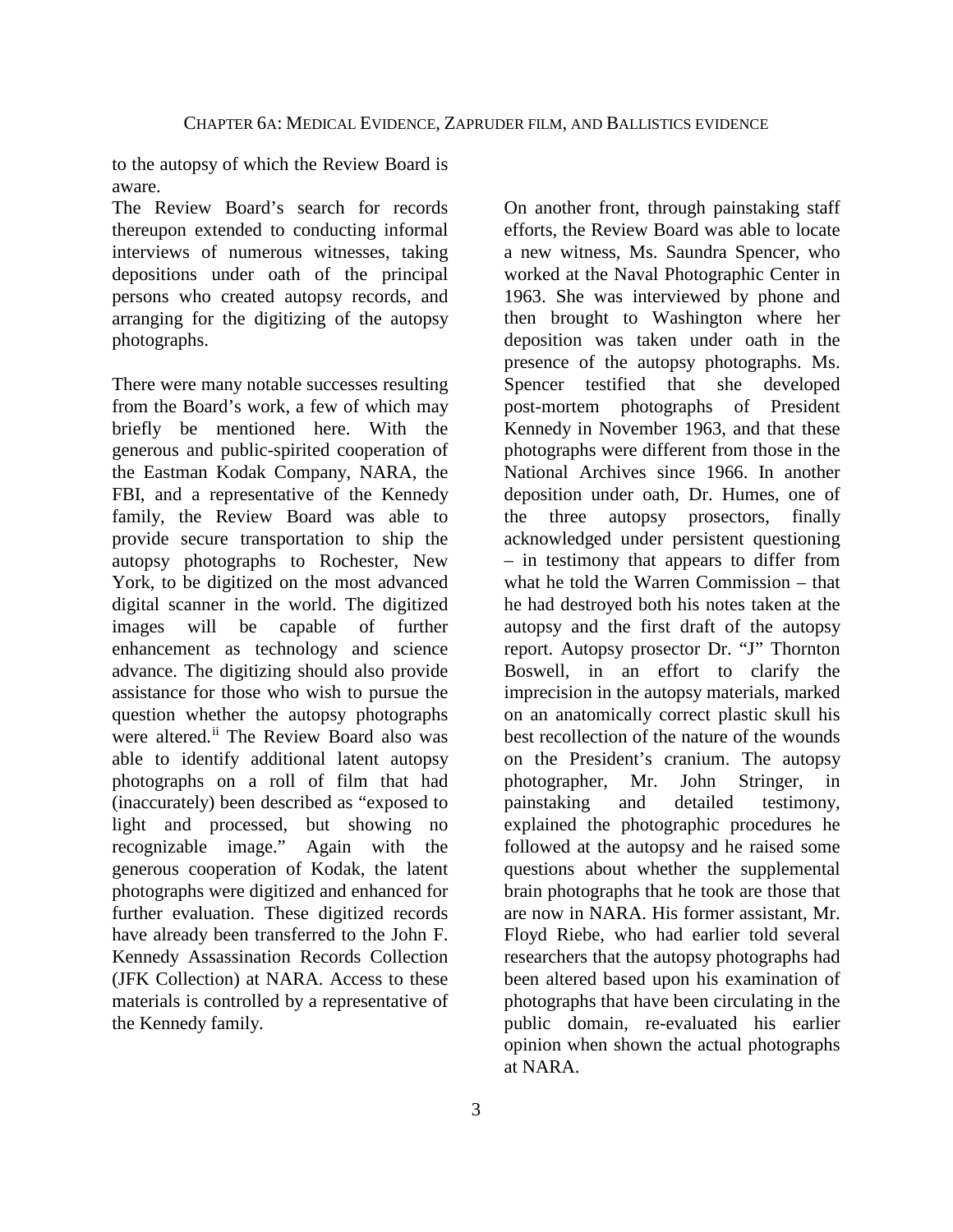Perhaps the most challenging aspect of the Review Board's work on the medical evidence was the preparation and taking of the depositions of the principal persons with knowledge about the autopsy and autopsy records. Although conducting such work was not required by the JFK Act, the Review Board sought to obtain as much information as possible regarding the documentary record. Accordingly, it identified all of the still-living persons who were involved in the creation of autopsy records and brought virtually all of them to NARA. For the first time, in the presence of the original color transparencies and sometimes first-generation black-and-white prints, the witnesses were asked questions about the authenticity of the photographs, the completeness of the autopsy records, the apparent gaps in the records, and any additional information in their possession regarding the medical evidence. The witnesses came from as far away as Switzerland (Dr. Pierre Finck) and as close as Maryland (Dr. "J" Thornton Boswell). In conducting the depositions, the Review Board staff sought to approach the questioning in a professional manner and without prejudging the evidence or the witnesses.

Near the end of its tenure, the Review Board also chose to take the joint deposition of 5 of the Dallas physicians who treated the President's wounds at Parkland Hospital on November 22, 1963.

There were three closely related problems that seriously impeded the Review Board's efforts to complete the documentary record surrounding the autopsy: a cold paper trail,

faded memories, and the unreliability of eyewitness testimony. An example of the cold paper trail comes from Admiral George Burkley, who was President Kennedy's military physician and the only medical doctor who was present both during emergency treatment at Parkland Memorial Hospital and at the autopsy at Bethesda Naval Hospital. In the late 1970s, at the time of the HSCA's investigation, Dr. Burkley, through his attorney, suggested to the HSCA that he might have some additional information about the autopsy. Because Dr. Burkley is now deceased, the Review Board sought additional information both from his former lawyer's firm, and from Dr. Burkley's family. The Burkley family said it did not possess any papers or documents related to the assassination, and declined to sign a waiver of attorney-client privilege that would have permitted the Review Board access to the files of Mr. Illig (also now deceased), Burkley's former attorney.

Memories of course fade over time. A very important figure in the chain-of-custody on the autopsy materials, and the living person who perhaps more than any other would have been able to resolve some of the lingering questions related to the disposition of the original autopsy materials, is Robert Bouck of the Secret Service. At the time he was interviewed he was quite elderly and little able to remember the important details. Similarly, the records show that Carl Belcher, formerly of the Department of Justice, played an important role in preparing the inventory of autopsy records. He was, however, unable to identify or illuminate the records that, on their face, appear to have been written by him.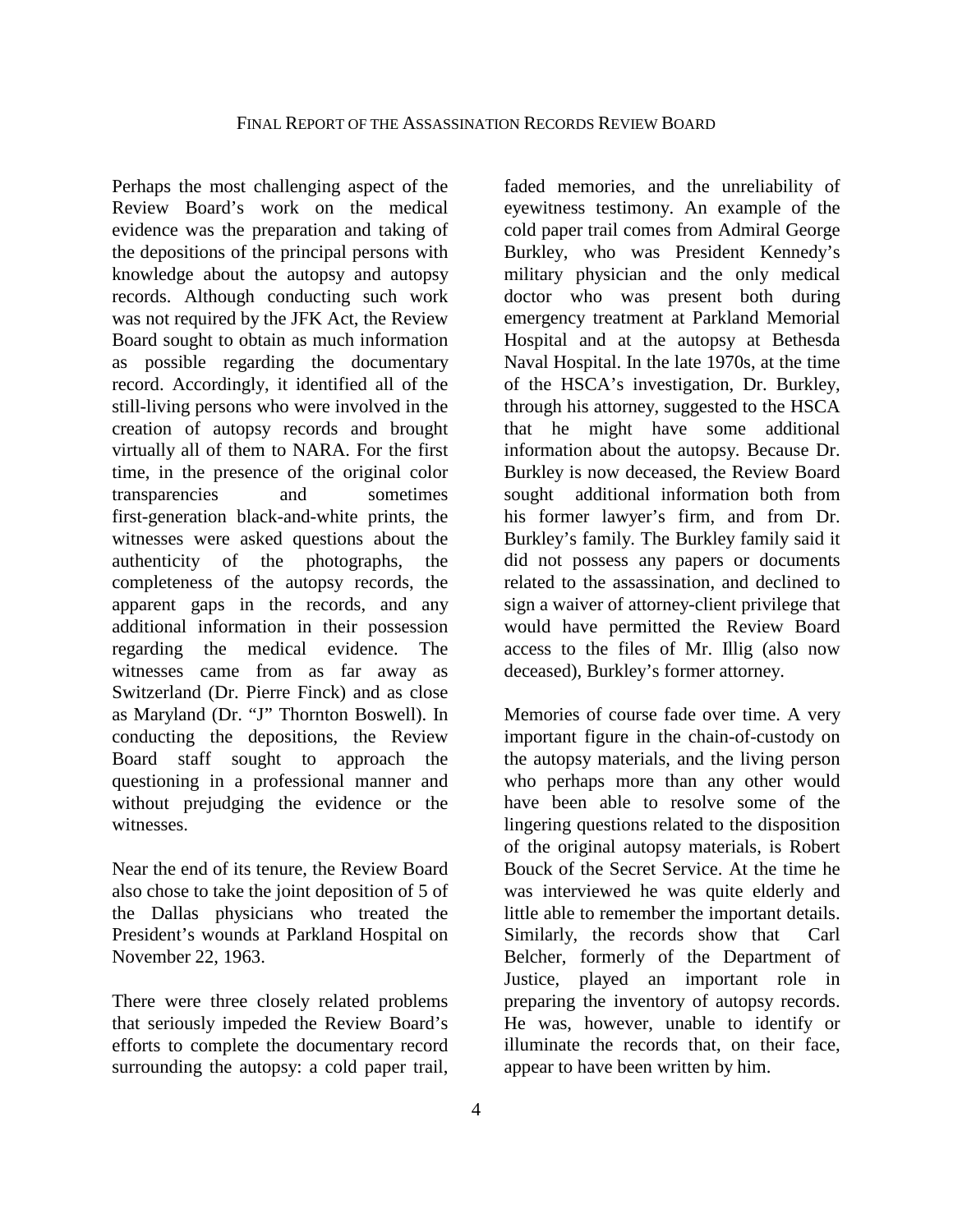Finally, a significant problem that is well known to trial lawyers, judges, and psychologists, is the unreliability of eyewitness testimony. Witnesses frequently, and inaccurately, believe that they have a vivid recollection of events. Psychologists and scholars have long-since demonstrated the serious unreliability of peoples' recollections of what they hear and see. One illustration of this was an interview statement made by Dr. Robert Grossman, one of the treating physicians at Parkland. He explained that he was in Trauma Room Number 1 with the President. He recounted how he observed the First Lady wearing a white dress. Of course, she was wearing a pink suit, a fact known to most Americans. The inaccuracy of Dr. Grossman's recollection probably says little about the quality of the doctor's memory, but it is revealing of how the memory works and how cautious one must be when attempting to evaluate eyewitness testimony.

The deposition transcripts and other medical evidence that were released by the Review Board should be evaluated cautiously by the public. Often the witnesses contradict not only each other, but sometimes themselves. For events that transpired almost thirty-five years ago, all persons are likely to have failures of memory. It would be more prudent to weigh all of the evidence, with due concern for human error, rather than take single statements as "proof" for one theory or another.

### **C. Zapruder Film**

In the spring of 1996 the Review Board began to consider how it might answer questions about chain-of-custody, or provenance, of selected film records, or enhance or better preserve selected film records.

### **1. Ownership of the Zapruder film**

At the time that Congress passed the JFK Act, Abraham Zapruder's famous 8mm film depicting the death of President Kennedy was in the possession of NARA. The Zapruder film, which records the moments when President Kennedy was assassinated, is perhaps the single most important assassination record. In 1978, Abraham Zapruder's son, Henry G. Zapruder, deposited the original Zapruder film with the National Archives for safekeeping. Legal ownership of the film, however, was still retained by the Zapruder family. As the Zapruder family stated upon transmission of the film to the National Archives, "the Film will be held by the Archives solely for storage purposes and . . . the Archives has acquired no rights whatsoever to the Film."[iii](#page-10-2)

In March 1993, shortly after passage of the JFK Act, Henry Zapruder sought unsuccessfully to remove the original film from the National Archives. In October 1994, the Zapruder family, through its attorney, again sought return of the original film. The National Archives declined to return the original film, knowing that the JFK Act may have affected the legal ownership status of the film.

Thereafter, the National Archives, the Review Board, and the Department of Justice sought to clarify the status of the original film under the JFK Act, including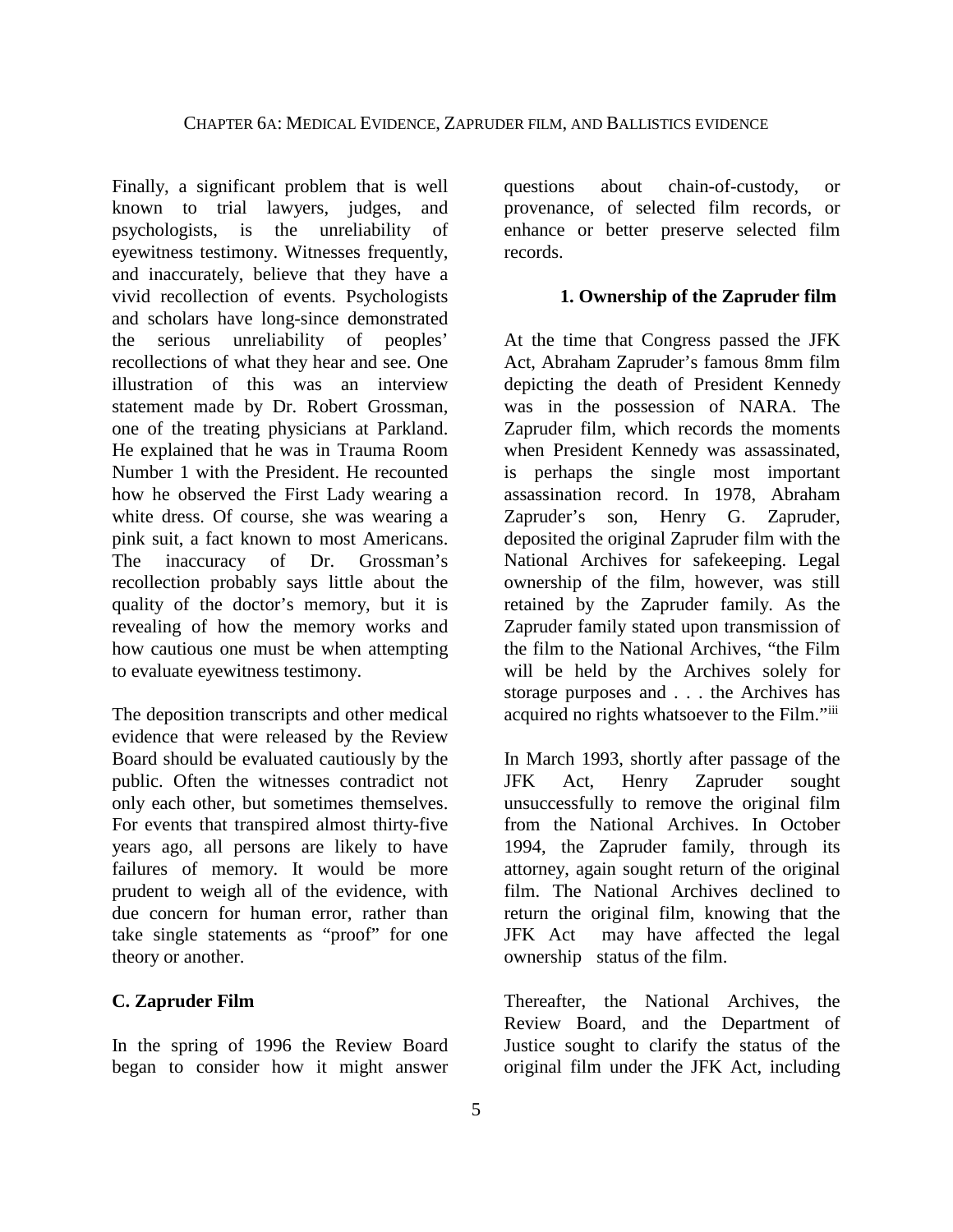whether the U.S. government could legally acquire the original film and what the value of compensation to the Zapruder family would be under the takings clause of the Fifth Amendment. In addition, the U.S. government had numerous discussions with In 1997, the Review Board deliberated, and ultimately asserted, its authority under the JFK Act to acquire legal ownership of the original Zapruder film. On April 2, 1997, the Review Board held a public hearing "to seek public comment and advice on what should be done with the camera-original motion picture film of the assassination that was taken by Abraham Zapruder on November 22, 1963."[iv](#page-10-3) The issue facing the Board was whether the Zapruder film was an "assassination record" that "should be in the JFK Collection at the Archives" and whether it "should . . . be Federal Government property rather than the property of private citizens." The Re[v](#page-10-4)iew Board also had to consider how to acquire the film for the American people, whether through the exercise of a takings power or through negotiation with the Zapruder family.

At its April 1997 hearing, the Review Board heard testimony from six experts who addressed a variety of issues, including the constitutional and legal issues involved in effecting a "taking" of the film and the benefits in having U.S. government ownership of the original film. Following the Zapruder hearing, the Review Board held an open meeting on April 24, 1997 and resolved to secure legal ownership of the original Zapruder film for the American people. The Board's "Statement of Policy and Intent with Regard to the Zapruder Film," adopted unanimously by the Board, resolved: (1) that the Zapruder film was an legal counsel for the Zapruder family regarding a legal "taking" of the film, the compensation to be accorded to the family, and copyright issues regarding the film.

assassination record within the meaning of the JFK Act; (2) that the Board would attempt to ensure that the best available copy of the film be made available to the public at the lowest reasonable price; (3) that the Board would work cooperatively with the Zapruder family to produce the best possible copy for scholarly and research purposes, establish a base reference for the film through digitization, and to conduct all appropriate tests to evaluate authenticity and to elicit historical and evidentiary evidence; and (4) that the original film be transferred to the JFK Collection on August 1, 1998 and that the Review Board would work with Congress to resolve this issue.

In June 1998, Congressman Dan Burton, Chairman of the House Committee on Government Reform and Oversight, which oversees the work of the Review Board, wrote to the Department of Justice expressing Congressional support for the efforts of DOJ to carry out the "Board's commitment to ensuring that the original Zapruder film remains in the custody of the American people as the most important 'assassination record.'"[vi](#page-10-5) At the time of this Report, the Department of Justice was engaged in negotiations with the Zapruder family to resolve all outstanding issues relating to the legal transfer of the film from the family to the U.S. government, including the issue of compensation to be paid to the family for the film.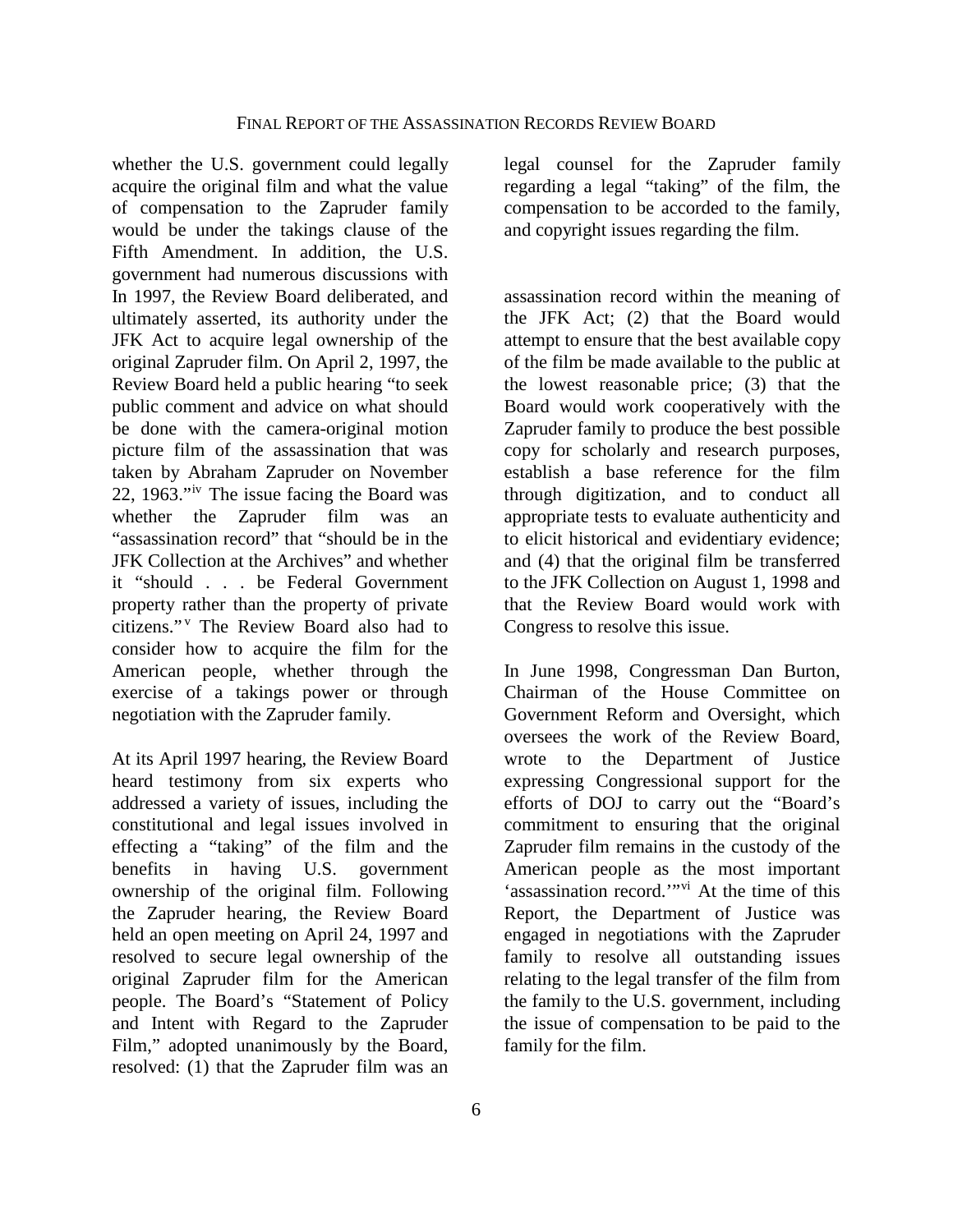### **2. Staff examinations of films designated as "in-camera" original, and first-generation copies, by NARA**.

The Review Board determined that there should be an examination of the Zapruder films at NARA designated as the original and the two Secret Service copies (believed to be first-generation copies) for the purpose of recording characteristics of the three films. [See illustration.] (The Review Board subsequently determined that the LMH Company -- the Zapruder family's company

# **3. Eastman Kodak's** *Pro Bono* **Work for the Review Board Related to the Zapruder Film (and Autopsy Photographs)**

The Review Board first met with the Eastman Kodak Company in June of 1996 in Washington to discuss a wide variety of possible research topics related to a host of potential film issues. At that time, Kodak stated that it would provide a limited amount of *pro bono* work for the Review Board. The Review Board continued discussions with Kodak laboratory officials based in Rochester, New York, and subsequently met with Kodak technical experts James Milch and Roland Zavada in Washington, D.C. At that meeting, the Review Board identified three major areas of interest, only one of which related to the Zapruder film: (1) the possible digitization and enhancement of the Zapruder film, as well as edge print analysis of the original and first generation copies, and study of the optical characteristics of the Zapruder camera in relation to perceived "anomalies" in the original film; (2) the possible enhancement and, if necessary,

-- possessed a third first-generation copy of the Zapruder film.) The Review Board hoped that the recorded observations would serve to provide information to a public that would not be able to obtain physical access to these films, and second, would determine whether the film should be examined by photographic experts. Ultimately, the staff recommended, and the Review Board agreed, that it would approach Eastman Kodak to request that Kodak examine the Zapruder film.

optical (*i.e.,* film, not medical) analysis of autopsy images; and (3) a study of the provenance of film materials subpoenaed by the Review Board from Robert J. Groden for examination. Kodak laboratory experts Milch and Zavada viewed the original Zapruder film, a Secret Service first generation copy, and some of the Groden materials for the first time at NARA during their September, 1996 visit to Washington.

Kodak subsequently offered to contribute up to \$20,000 of labor and materials to the Review Board in *pro bono* work--the equivalent of roughly 35 days of effort. Kodak confirmed, at a meeting with the Review Board in August of 1997, that Zavada, a retired Kodak film chemist who was formerly Kodak's pre-eminent 8 mm film expert, was the consultant that Kodak had hired to: (1) attempt to write a "primer" explaining the optical and mechanical operating characteristics of Abraham Zapruder's 8 mm Bell and Howell home movie camera; (2) explain the relationship, if any, between the camera's operating characteristics and perceived "anomalies" in the original film; and (3) answer questions about the provenance of the original film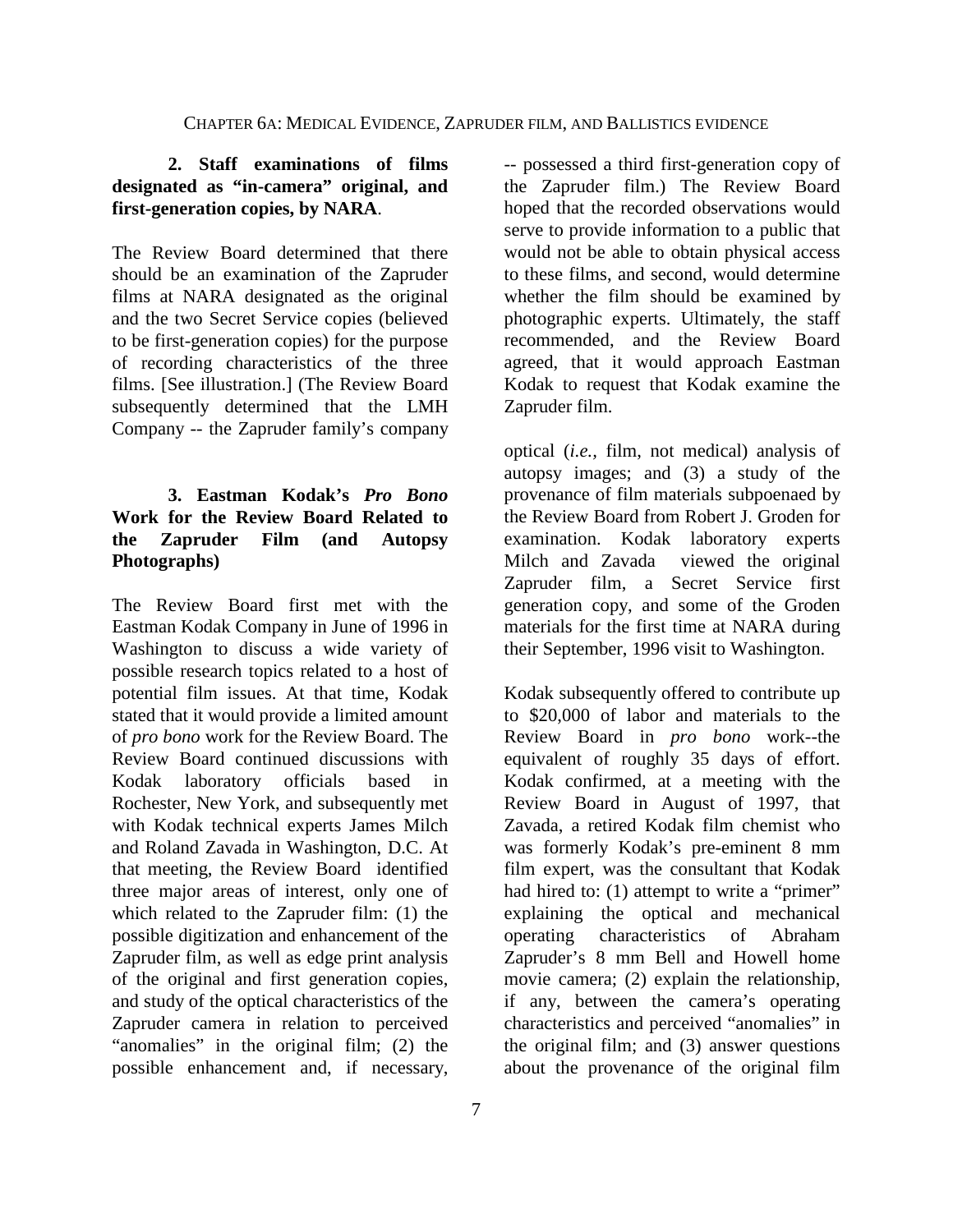and the first generation copies. ["Provenance" issues that Mr. Zavada took on included studying the chain-of-custody documents executed in November 1963 by Abraham Zapruder; conducting interviews of surviving personnel involved in the development of the original film, and the exposure and developing of the 3 first generation copies; and studying manufacturer's edge print, processing lab edge print, and the physical characteristics of the optical printer believed to have been used to create the 3 first generation copies on November 22, 1963.]

In September, 1997, Toner and Zavada visited Washington and, in addition to studying selected autopsy film and x-ray images at NARA, they also studied perceived anomalies in the inter-sprocket areas of the original Zapruder film, and the emulsion characteristics and edge print characteristics of what NARA presumed to be the camera-original Zapruder film and the two Secret Service first generation copies. [See the 3 illustrations below.] Following this visit, Zavada began writing his extensive report on Zapruder film issues, which expanded in scope as his research into camera optics and printer characteristics continued. This report was scheduled for completion by Kodak no later than September 30, 1998; six copies were scheduled for deposit at NARA in the JFK Collection.

Kodak ultimately spent approximately \$53,000 on work related to the digitization and enhancement of the President's autopsy images, and approximately \$11,000 on work related to Zapruder film issues, significantly exceeding its original estimate of donated labor and materials. The Review Board

In addition, in August, 1997 James K. Toner, the Laboratory Head of Kodak's Imaging Science Resources Lab in Rochester, presented a methodology for making the best possible direct digitization of the original Zapruder film. Kodak also began to make arrangements with NARA and the Review Board for the digital preservation and enhancement of the autopsy images of President Kennedy, under the direct guidance of Toner.

gratefully acknowledges the public service provided to the American people by the Eastman Kodak Company.

# **4. The Review Board Staff's Study and Clarification of Paul Hoch's FOIA Lead "CIA Document 450"**

The Review Board staff located and interviewed two former employees of the CIA's National Photographic Interpretation Center (NPIC) and questioned them about "CIA Document 450," a 1970s Freedom Of Information Act release--original document undated--that indicates NPIC had a version of the Zapruder film, made "internegatives" and "copies," conducted a "print test," and performed a shot-and-timing analysis based on interpretation of the film's content.

Both individuals indicated that the internegatives made were of single frames only, and the prints made (from these same internegatives) were of single frames only--for briefing boards--and that they never reproduced (or altered) the film as a motion picture. They identified portions of the document related to this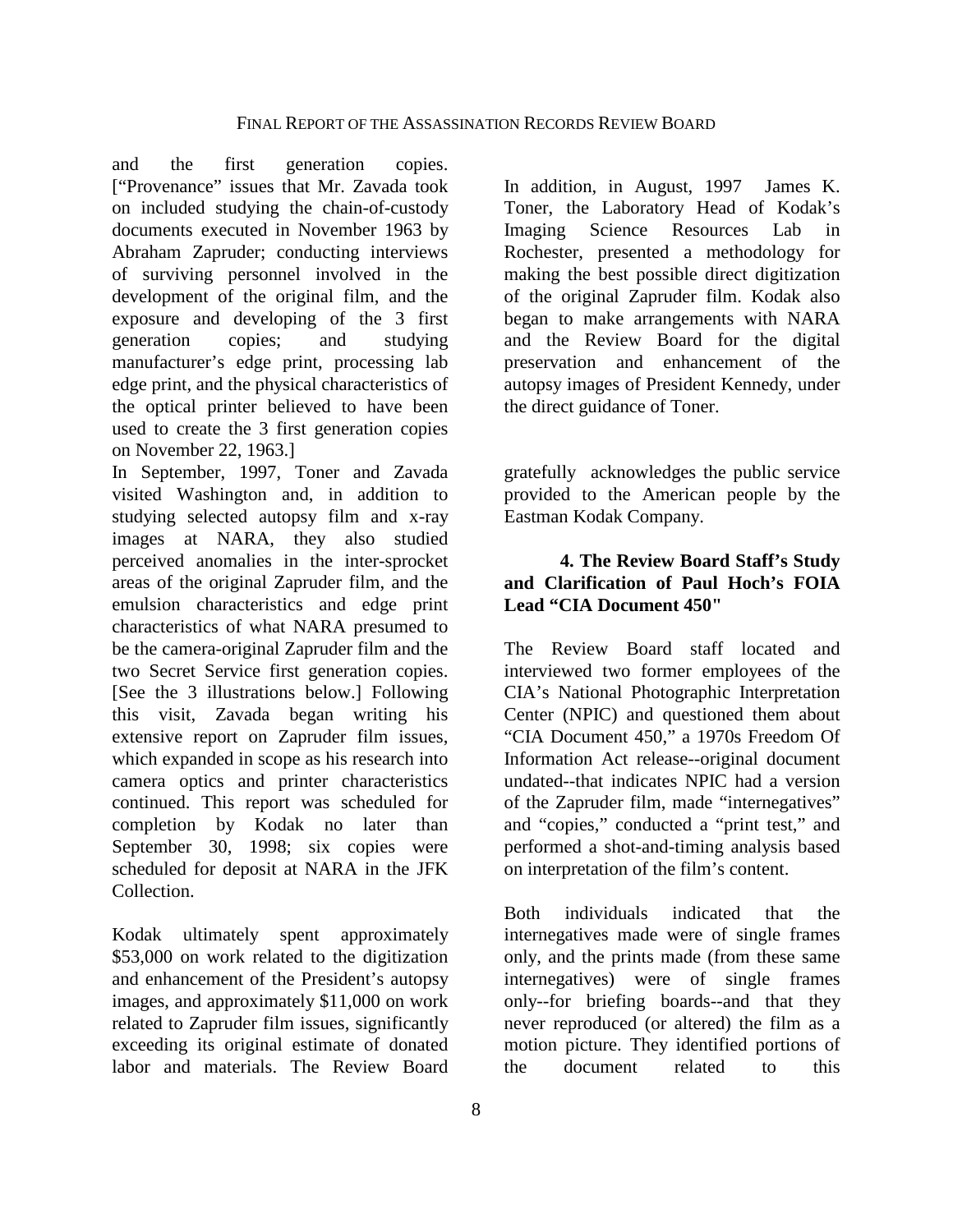activity--magnification and reproduction of small motion picture frames as prints. To this extent, the document has been demystified. However, other questions, such as who conducted the shot-and-timing analysis, and who assembled the briefing boards, remain unanswered.

### **D. Ballistics**

In April 1995, a member of the public wrote to Attorney General Janet Reno to advise her that Warren Commission Exhibit 567 (CE The Review Board determined that the Firearms Examination Panel of the HSCA recommended analysis of CE 567 more than 19 years ago. For unknown reasons, the Panel's recommendation did not appear in the HSCA's March 1979 final report. The Review Board contacted former HSCA staff members to determine why this recommendation was deleted from the draft when the final HSCA report was published, but the former HSCA staff members and Firearms Panel members contacted were not able to provide a reason for the omission of the recommendation.

In March 1996, the Review Board, the FBI, the Department of Justice, and NARA began a series of meetings to discuss re-examination of the ballistics evidence. In June 1996, the FBI provided its report to the Review Board and stated that "a complete fiber analysis could be conducted on the fibrous debris adhering to CE 567 and the materials composing the shirt and the tie [of President Kennedy]."

In August 1998, after lengthy consideration about whether the testing would be appropriate, NARA finally agreed to allow

567)--a bullet fragment--may have embedded in it tiny strands of fiber that the writer believed came from President Kennedy's shirt collar. [See illustration.] In January 1996, John Keeney, Acting Assistant Attorney General, wrote to FBI Director Louis Freeh requesting that the FBI "initiate an inquiry into specific aspects of the assassination theory related to collected bullet fragments and residues now in the possession of the federal government."

limited testing of CE 567 to complete the earlier recommendation of the HSCA's Firearms Panel. NARA also determined that the bullet fragment should be tested for "suspected biological tissue and/or organic material," the presence of which was noted by the HSCA in 1978 and the FBI in 1996.

In September 1998, testing began on CE 567 and, at the time of this writing (September 1998), was ongoing. NARA will issue its report on the results of the testing in October 1998.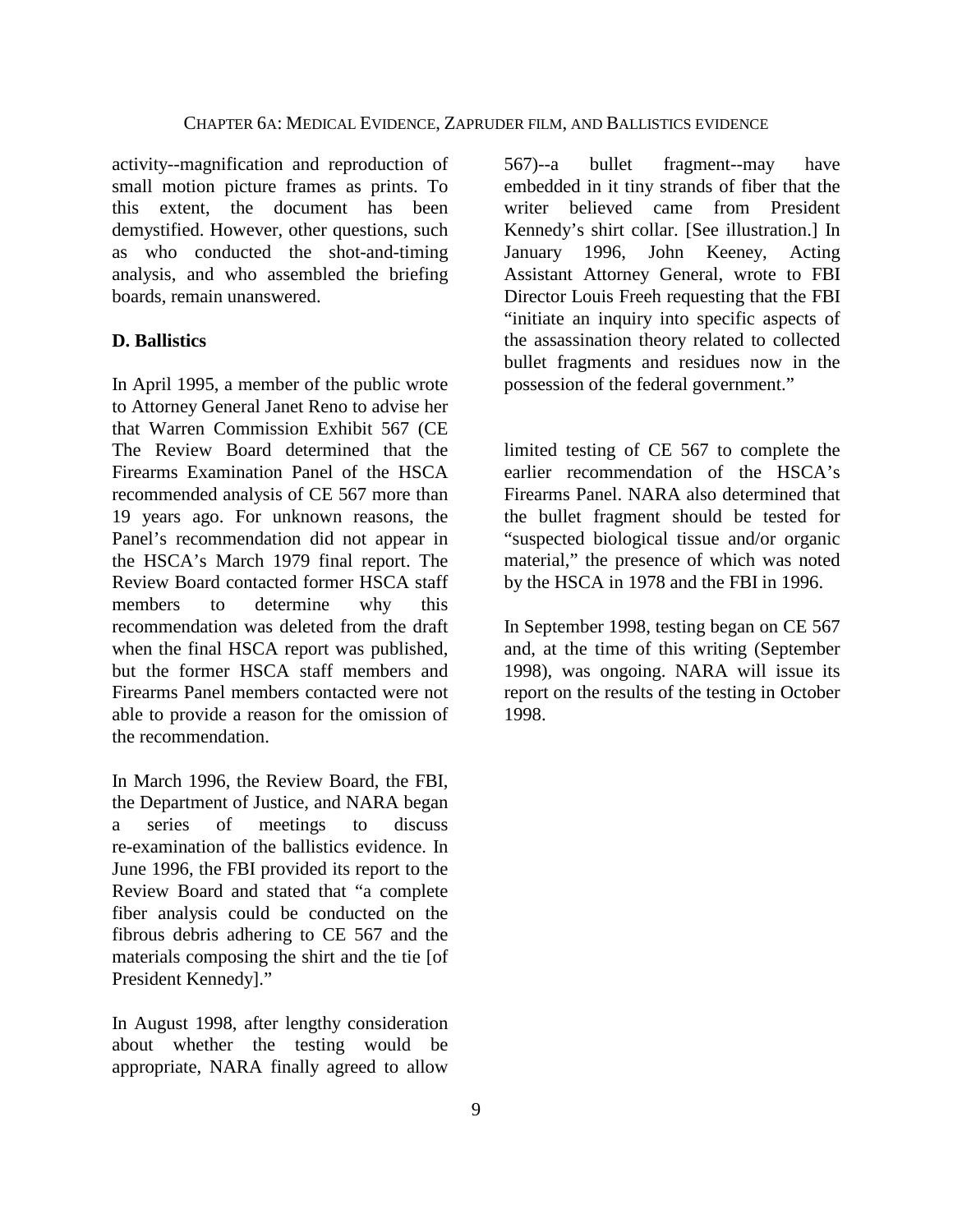# FINAL REPORT OF THE ASSASSINATION RECORDS REVIEW BOARD